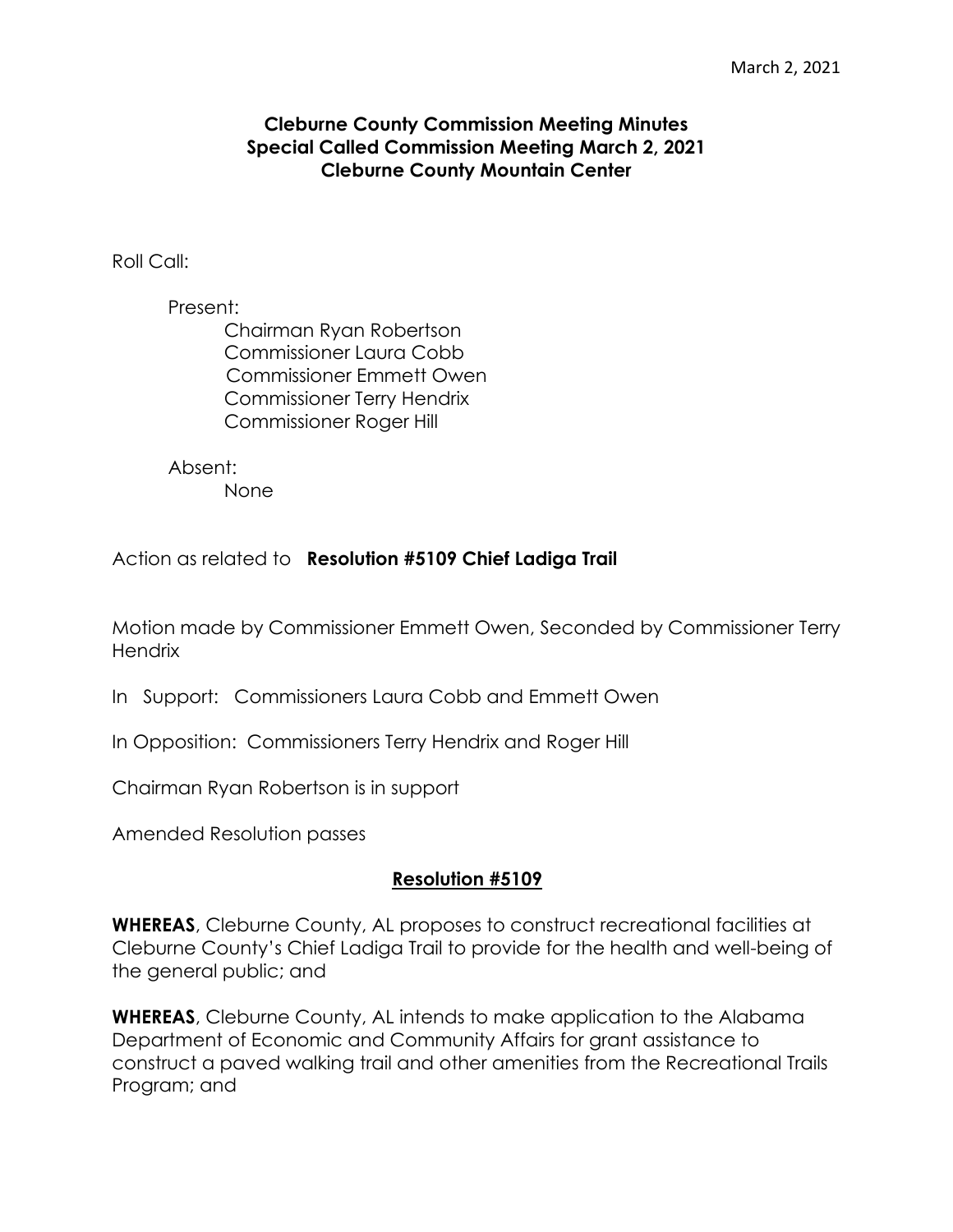**WHEREAS**, the total proposed project costs equal \$346,835.00 The County is applying for Recreational Trails Program assistance in the amount of \$277,468.00 or 80% of the total proposed project costs, which will be used to construct a paved walking trail and other amenities along the Chief Ladiga Trail in Cleburne County, Alabama.

**NOW THEREFORE BE IT RESOLVED**, that Cleburne County, Alabama will provide \$16,550.00 as an in-kind match for engineering services and will hold in reserve \$52,817.00 in a cash match to provide a total of 20% of the proposed project costs for the purpose of matching the Recreational Trails Program assistance; and

**BE IT FURTHER RESOLVED**, that in the event a grant is awarded, Cleburne County, Alabama understands that it will sign assurances to comply with all applicable Federal and State laws, rules, and regulations and that the property acquired and/or developed with Land and Water Conservation Fund assistance will be maintained for public outdoor recreation in perpetuity as required by Section 6(f)(3) of the Land and Water Conservation Fund Act of 1965.

*Commissioner Emmett Owen asks where the County's portion of the funding would come from.*

*County Administrator Kim Brown informs the Commission that there is money in the General Fund not allocated for that the Commission could use.*

*Chairman Ryan Robertson states that there would have to be a budget amendment but could wait until later in the year.*

*Commissioner Terry Hendrix questions how this is an asset for the County and for District 3.*

*Commissioners Laura Cobb and Emmett Owens express the importance of the trail for tourism.* 

*Commissioner Roger Hill expresses his concerns about pulling employees off the much-needed road repairs and maintenance to work on the trail.*

*County Engineer Lee Estes states they would have to take a few weeks off the roads to focus on the trail.*